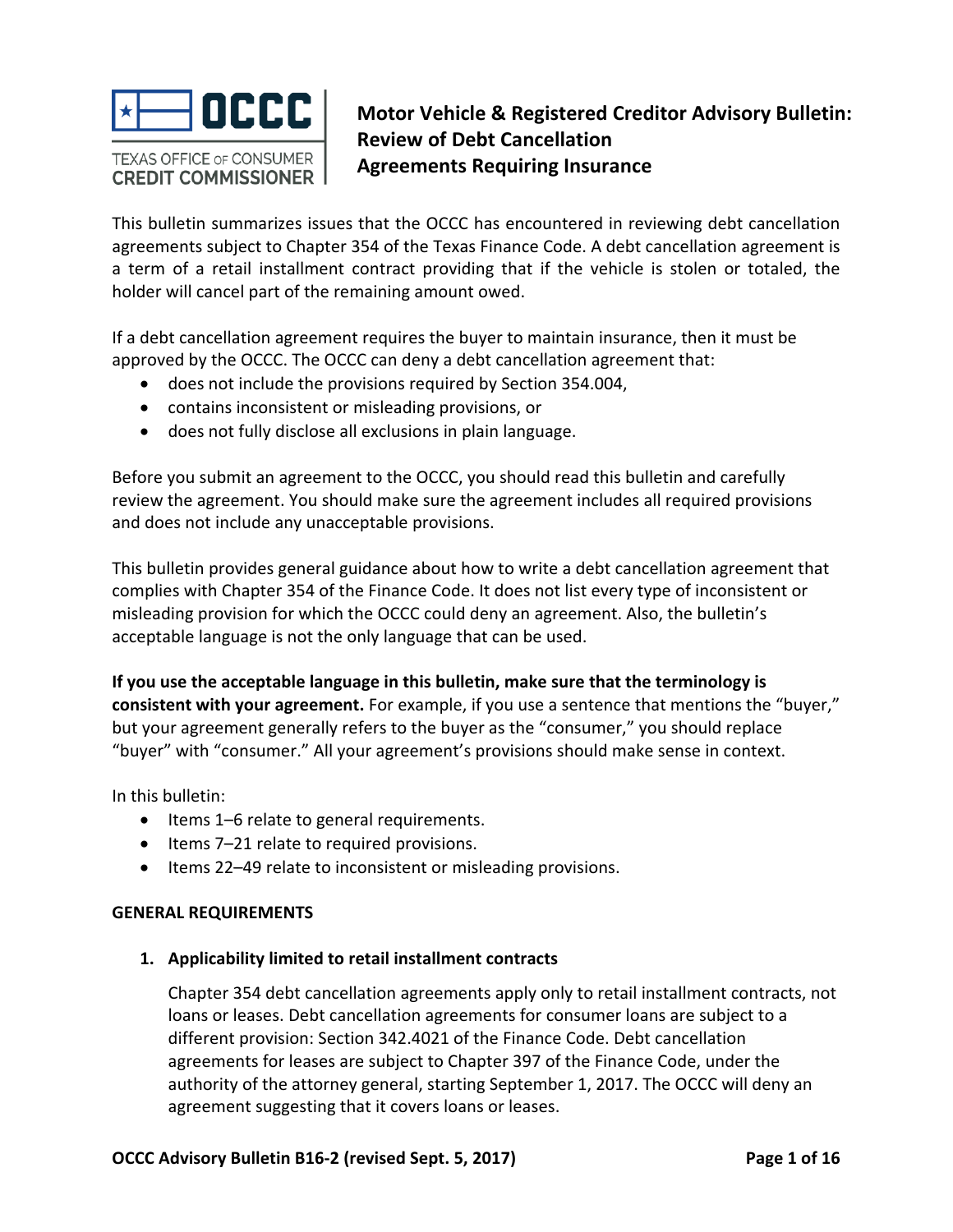# **2. Applicability limited to covered vehicles**

 Chapter 354 debt cancellation agreements are authorized only for a "covered vehicle" under Section 354.001(2), which states: "'Covered vehicle' includes a self‐propelled or towed vehicle designed for personal use, including an automobile, truck, motorcycle, recreational vehicle, all‐terrain vehicle, snowmobile, camper, boat, personal watercraft, and personal watercraft trailer."

# **3. Benefit limited to canceling debt**

 The benefit under a Chapter 354 debt cancellation agreement is limited to cancelling all or part of the debt, under Section 354.001(3). Other benefits are outside the scope of a debt cancellation agreement. In particular, the agreement may not include a credit toward the purchase of a new vehicle.

# **4. Requirement that buyer maintain insurance**

 The OCCC's debt cancellation agreement review process applies only to agreements that require the buyer to maintain property insurance on the vehicle, as provided by Section 354.002(a).

 If the agreement applies to Chapter 348 motor vehicles and does not require the buyer to maintain insurance, then it is subject to a different set of requirements, located in Title 7, Sections 84.301 and 84.308 of the Texas Administrative Code. These include specific calculation requirements for the amount canceled and refunds, as well as limitations on exclusions and types of documents that will be required.

 If you are submitting an agreement for the OCCC's approval, it must include a statement that the buyer is required to maintain insurance. It is acceptable for the agreement to have an alternative method for calculating the amount canceled that applies when there is no insurance on the vehicle at the time of loss.

### *Acceptable:*

- "The buyer is responsible for maintaining insurance on the vehicle."
- "It is the buyer's responsibility to maintain insurance on the vehicle while the retail installment contract is in effect."

### **5. Complete and final version of the agreement**

 The agreement that you submit must be a complete and final version of the agreement. You must submit a clean version with no highlighting, redline edits, or strikethroughs.

 If you are submitting a new version of a previously approved agreement, you do not have to send a redlined or highlighted version of the new agreement. If you send a redlined or highlighted version, you must also send a version that is complete, final, and clean. The OCCC will review the latter version.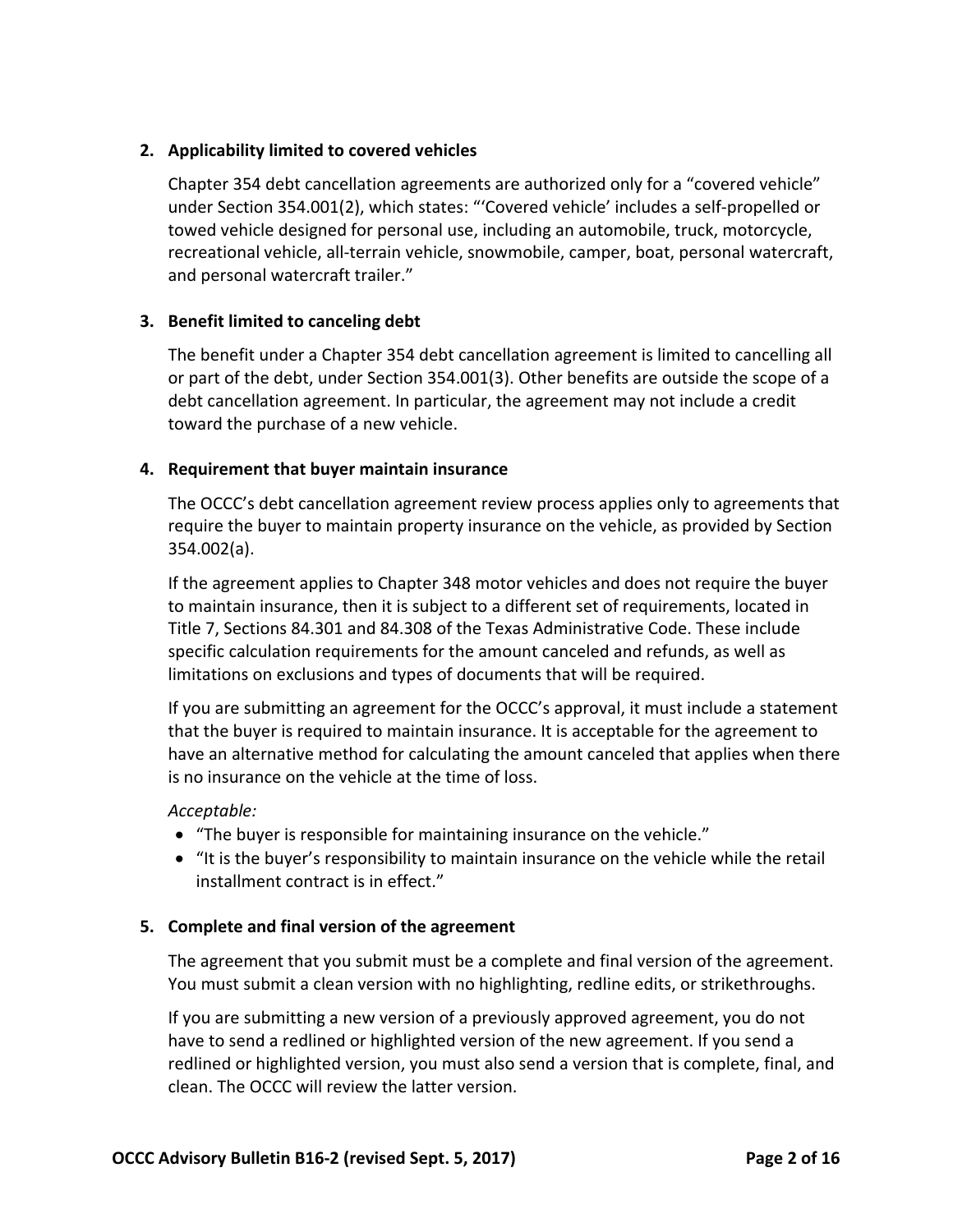### **6. Form number**

 Each agreement that you submit must have a form number that uniquely identifies the agreement. The form number must appear on the first page of the agreement. The OCCC uses the form number to track agreements and confirm that sellers are using approved agreements.

### **REQUIRED PROVISIONS**

 A debt cancellation agreement must include these provisions under Section 354.004 of the Finance Code.

# **7. Contact information of parties**

 Under 354.004(1)–(2), the agreement must state the name and address of the following parties: the buyer, the seller, the holder (i.e., the assignee), and any administrator. Typically, the spaces for the buyer, seller, and holder are blank spaces that can be filled in, with labels such as "Seller Name" and "Seller Address."

# **8. Cost and term of agreement**

 Under 354.004(3), the agreement must state the cost and term of the debt cancellation agreement. The agreement may include the term of the retail installment contract, but it must also include the debt cancellation agreement's term.

# **9. Procedure for obtaining benefit**

 Under 354.004(4), the agreement must state the procedure the buyer must follow to obtain benefits, including a phone number and address where the buyer may provide notice of a claim.

### **10. Required documentation—generally**

 Under 354.004(6)–(7), the agreement must list all documentation that the buyer must provide in order to make a claim.

- If your agreement requires the buyer to submit a form to make a claim, then you must include a copy of the claim form with your submitted agreement. A copy of the claim form must be given to the buyer at the beginning of the transaction.
- If your agreement requires the buyer to provide a buyer's order, purchase agreement, or bookout sheet, then the agreement must specify that this is required only if the document was provided to the buyer. These are optional documents that are not always signed in a retail installment transaction.
- If your agreement requires the buyer to provide a window sticker, then it must specify that this is required only if the vehicle was purchased new.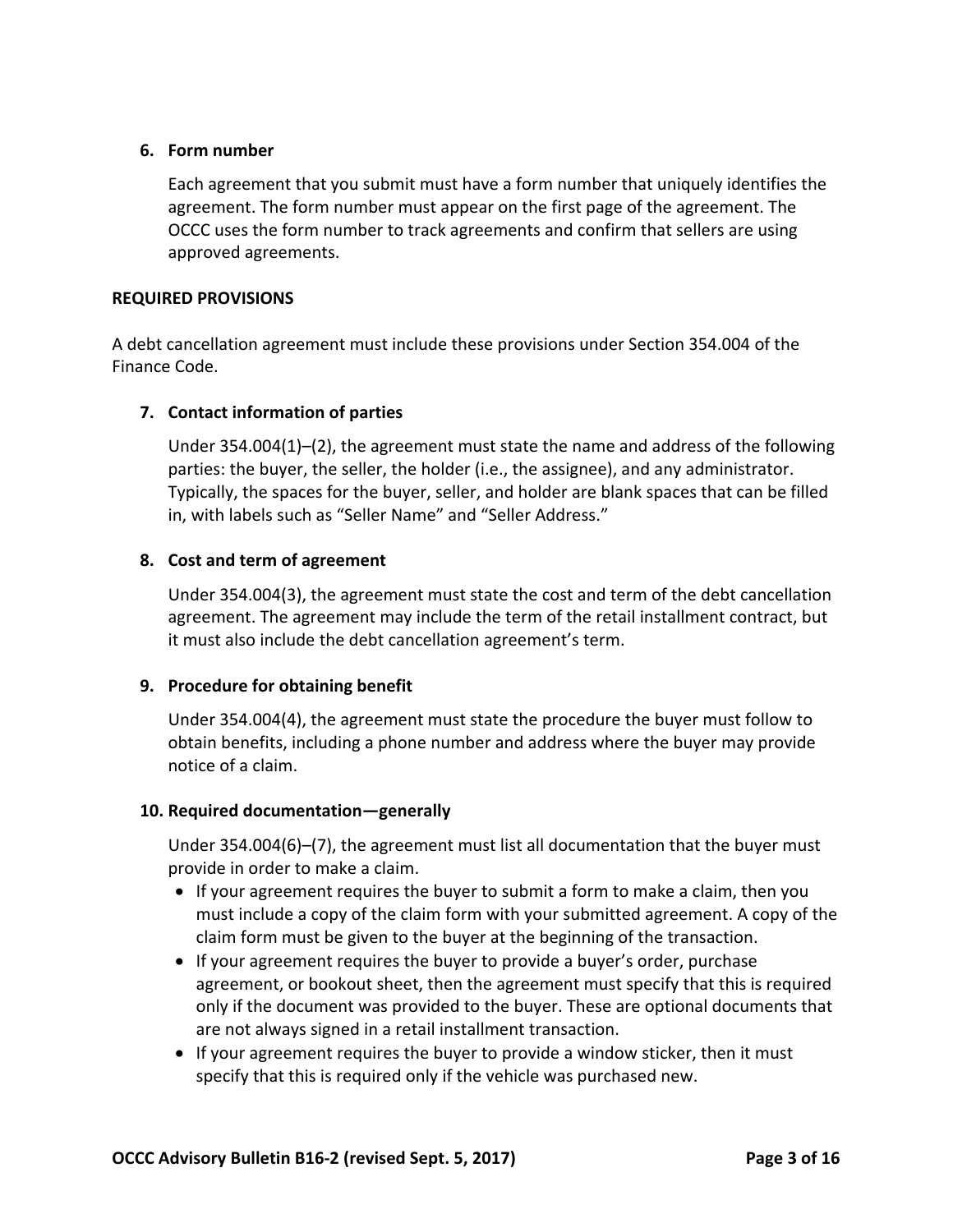# **11. Required documentation—other documentation not listed**

 Under 354.004(7), the agreement must state that the buyer is not required to provide documentation not listed in the agreement.

*Acceptable:*

 "You will not be required to provide any documents not listed above."

### *Unacceptable:*

 "In addition to the documents listed above, you must provide any additional reasonable documents requested by the administrator."

### **12. Inspection of the vehicle**

 Under 354.004(8), the agreement must state that on reasonable advance notice, the retail seller, the holder, or any administrator of the agreement may inspect the vehicle. The agreement may not require the buyer to pay the cost of the inspection, because the fee for a debt cancellation agreement must be in a single payment under 354.006(e). Also, if the agreement suggests that it terminates upon the buyer's failure to allow inspection, it must have an exception for theft of the vehicle, because a stolen vehicle cannot be inspected.

#### *Acceptable:*

- "If a total loss occurs, the administrator may inspect the vehicle on reasonable advance notice to the buyer."
- "The holder will pay the cost of the inspection."
- "The holder may terminate this agreement if the vehicle is not available for inspection, except in the case of theft."

### *Unacceptable:*

- "If a total loss occurs, the administrator may inspect the vehicle." *(This is insufficient because it does not mention advance notice.)*
- "The buyer must pay the cost of the inspection."
- "The holder may terminate this agreement if the vehicle is not available for  inspection." *(This does not contain an exception for theft.)*

### **13. Statement that holder will cancel debt on total loss or theft**

 Under 354.004(9) and (16), the agreement must include a statement substantially similar to this: "You will cancel certain amounts I owe under this contract in the case of a total loss or theft of the vehicle as stated in the debt cancellation agreement." You may need to change some of the terminology in this sentence, such as "You," to be consistent with the rest of the agreement.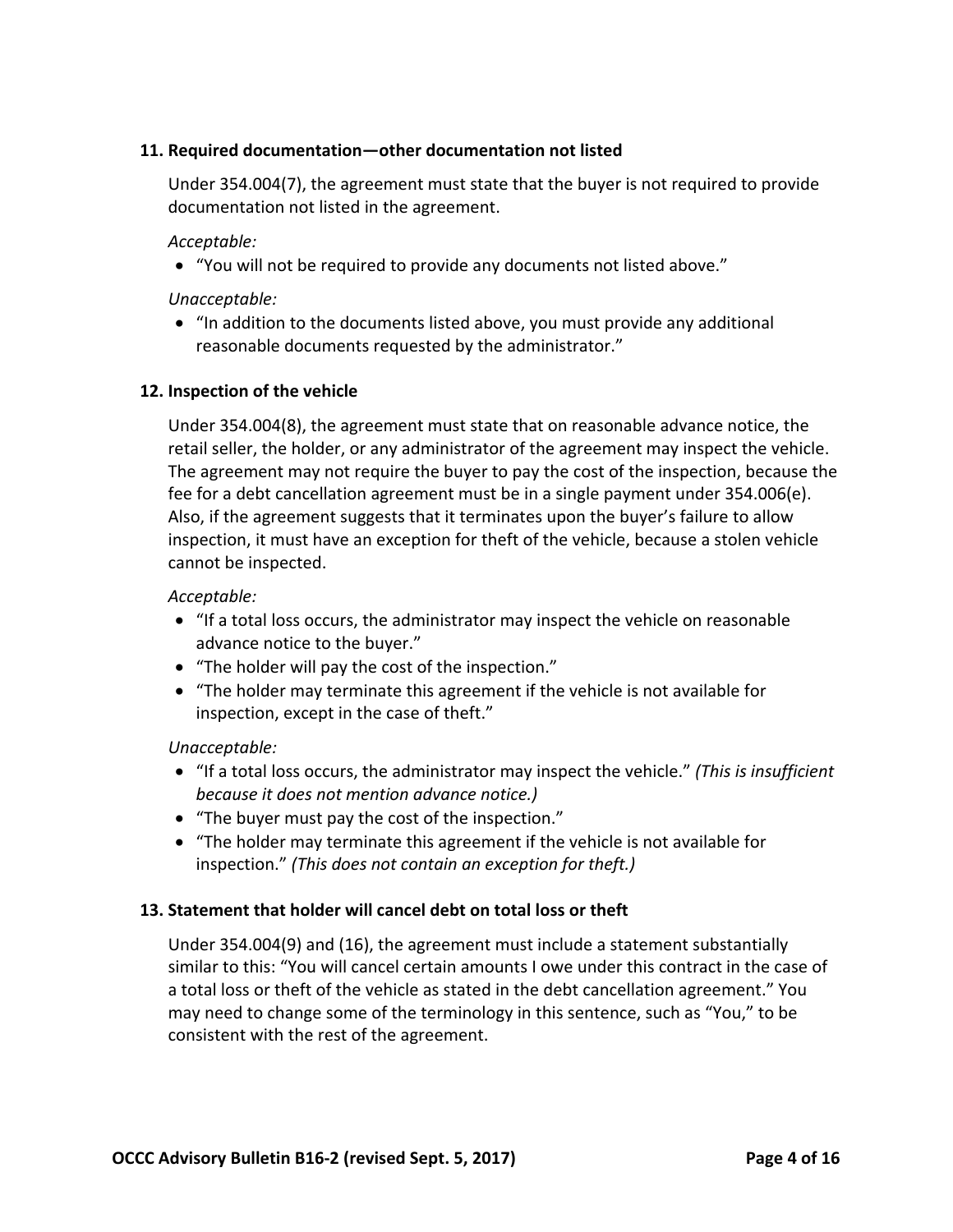# **14. Calculating the amount canceled—generally**

 Under 354.004(11), the agreement must state the method of calculating the amount of debt to be canceled if a total loss or theft occurs. The agreement must be specific enough to explain the amount that will be canceled. It is not sufficient for the agreement to state that the amount canceled "shall not exceed" a certain amount.

# **15. Calculating the amount canceled—use of an established guide**

 As part of the method for calculating the amount canceled, some agreements use the vehicle's retail value in an established retail guide. If the agreement uses a guide, it must identify the specific guide that will be used. The following examples assume that the "actual cash value" is used in calculating the amount canceled.

*Acceptable:*

 • "Actual Cash Value means the retail value of the vehicle on the date of loss, as stated in the Kelley Blue Book. If the retail value is not available in the Kelley Blue Book, then the National Automobile Dealers Association (NADA) Official Used Car Guide or an equivalent guide will be used."

*Unacceptable:*

 "Actual Cash Value means the retail value of the vehicle on the date of loss, as stated in the Kelley Blue Book or an equivalent guide."

# **16. Refunding—calculation method**

 Under 354.004(10), the agreement must state the method for calculating refunds. The two most commonly used methods are: (1) the pro rata method, and (2) the pro rata method minus a fixed cancellation fee. The agreement may not state that the fee for the agreement is fully earned (i.e., nonrefundable) from the inception of the retail installment contract.

### **17. Refunding—buyer's request to cancel**

 Under 354.004(13), the agreement must state that in order to cancel the agreement and receive a refund, the buyer must provide a written request to cancel to the seller, the holder, or the administrator.

 If your agreement requires the buyer to provide a specific cancellation form in order to cancel, then you must include a copy of the cancellation form with your submitted agreement. A copy of the request form must be given to the buyer at the beginning of the transaction.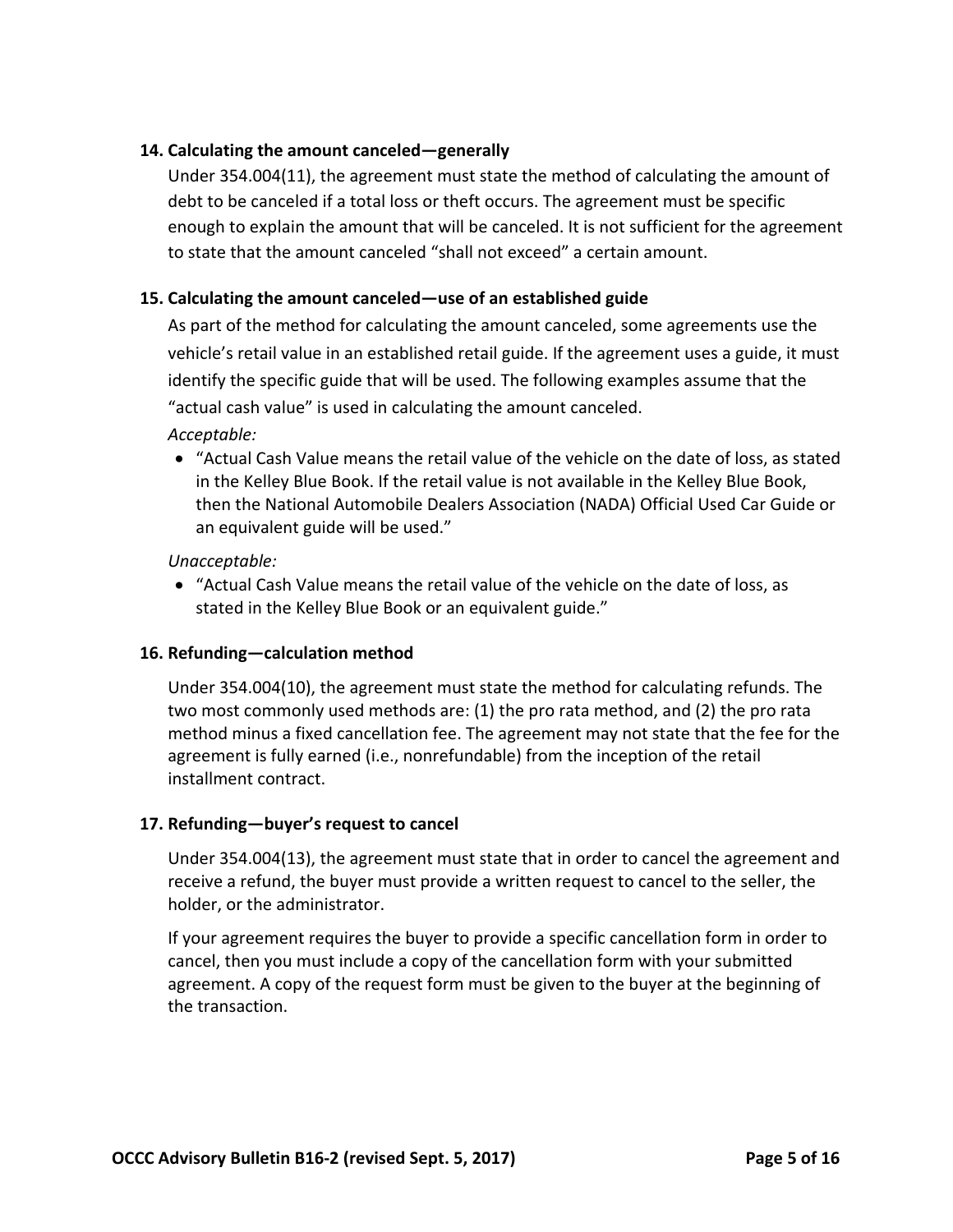### *Acceptable:*

 "The buyer may cancel this agreement at any time. To cancel the agreement and receive a refund, the buyer must send a written cancellation request to the administrator."

# *Unacceptable:*

- "The buyer may cancel this agreement at any time. To cancel the agreement and receive a refund, the buyer must request cancellation from the administrator." *(This is insufficient because it does not specify that the request must be in writing.)*
- "The buyer may cancel this agreement at any time. To cancel the agreement and  receive a refund, the buyer must send a written cancellation request." *(This is insufficient because it does not specify to whom the request should be sent.)*

# **18. Refunding—full refund in first 30 days**

 Under 354.004(14), the agreement must state that if total loss has not occurred, the buyer can cancel and receive a full refund within the first 30 days (or a longer period stated in the agreement) after the date of the retail installment contract or the date of the debt cancellation agreement, whichever is later.

# **19. Refunding—prepayment, acceleration, or total denial**

 Under 354.007(a), a "refund or credit of the debt cancellation agreement fee must be based on the earliest date of: (1) the prepayment of the contract in full before the original maturity date; (2) a demand by the holder for payment in full of the unpaid balance or acceleration; (3) a request by the retail buyer for cancellation of the debt cancellation agreement; or (4) the total denial of a debt cancellation request based on one of the exclusions listed in Section 354.003, except in the case of a partial loss of the covered vehicle."

 This means that in addition to providing a refund upon the buyer's voluntary cancellation, the agreement must state that it will terminate upon—and the buyer will receive a refund based on the earliest of—any of the following: (1) prepayment of the retail installment contract in full, (2) a demand by the holder for payment in full or acceleration, or (3) total denial based on an exclusion.

# **20. Credit approval**

 Under 354.004(12), the agreement must state that purchase of the agreement is not required for the buyer to obtain an extension of credit and will not be a factor in the credit approval process.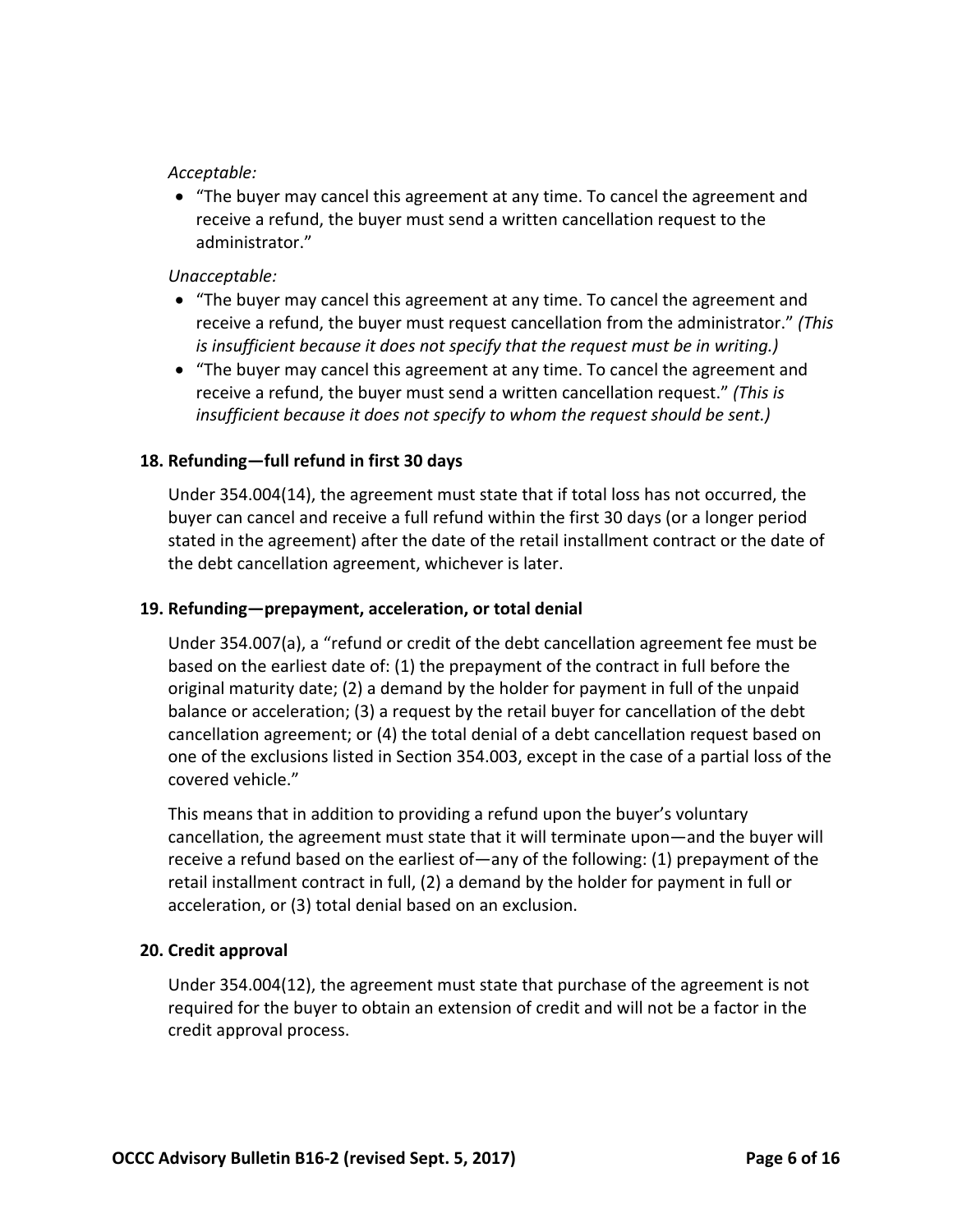### *Acceptable:*

- "Purchase of this agreement is not required for the buyer to obtain an extension of credit and will not be a factor in the credit approval process."
- "The buyer's acceptance of this agreement is voluntary and is not required in order for the buyer to obtain credit, does not impact the buyer's ability to obtain any particular or more favorable credit terms, and has no effect on the terms of the related sale of the vehicle."

# *Unacceptable:*

 "Purchase of this agreement is not required for the buyer to obtain an extension of credit." (By itself, this is insufficient because it does not specify that the purchase will  *not be a factor in the credit approval process.)*

# **21. OCCC complaint information**

 Under 354.004(15), the agreement must state that the buyer may file a complaint with the OCCC, and must include the OCCC's address, phone number, and website. The agreement must include the updated address of the OCCC's website: **occc.texas.gov** 

### *Acceptable:*

 "You may file a complaint about this agreement with the Office of Consumer Credit Commissioner (OCCC), a state agency. OCCC address: 2601 N. Lamar Blvd., Austin, Texas 78705. Phone: (800) 538-1579. Website: <u>occc.texas.gov</u>."

# **INCONSISTENT OR MISLEADING PROVISIONS**

 This section discusses some of the common inconsistent or misleading provisions that the OCCC has encountered in agreements. This section also discusses exclusions that are not fully disclosed in plain language.

### **22. Inconsistent terminology**

 The agreement must use consistent terminology to refer to the parties and the transaction. If the agreement generally refers to the holder as the "Financial Institution," it should not also use the term "Assignee." If the agreement generally refers to the retail installment contract as the "Financing Agreement," it should not also use "Financial Contract."

### **23. Loan terminology**

 The agreement may not include any terminology suggesting that it applies to loans. Chapter 354 debt cancellation agreements are used with retail installment transactions, not loans.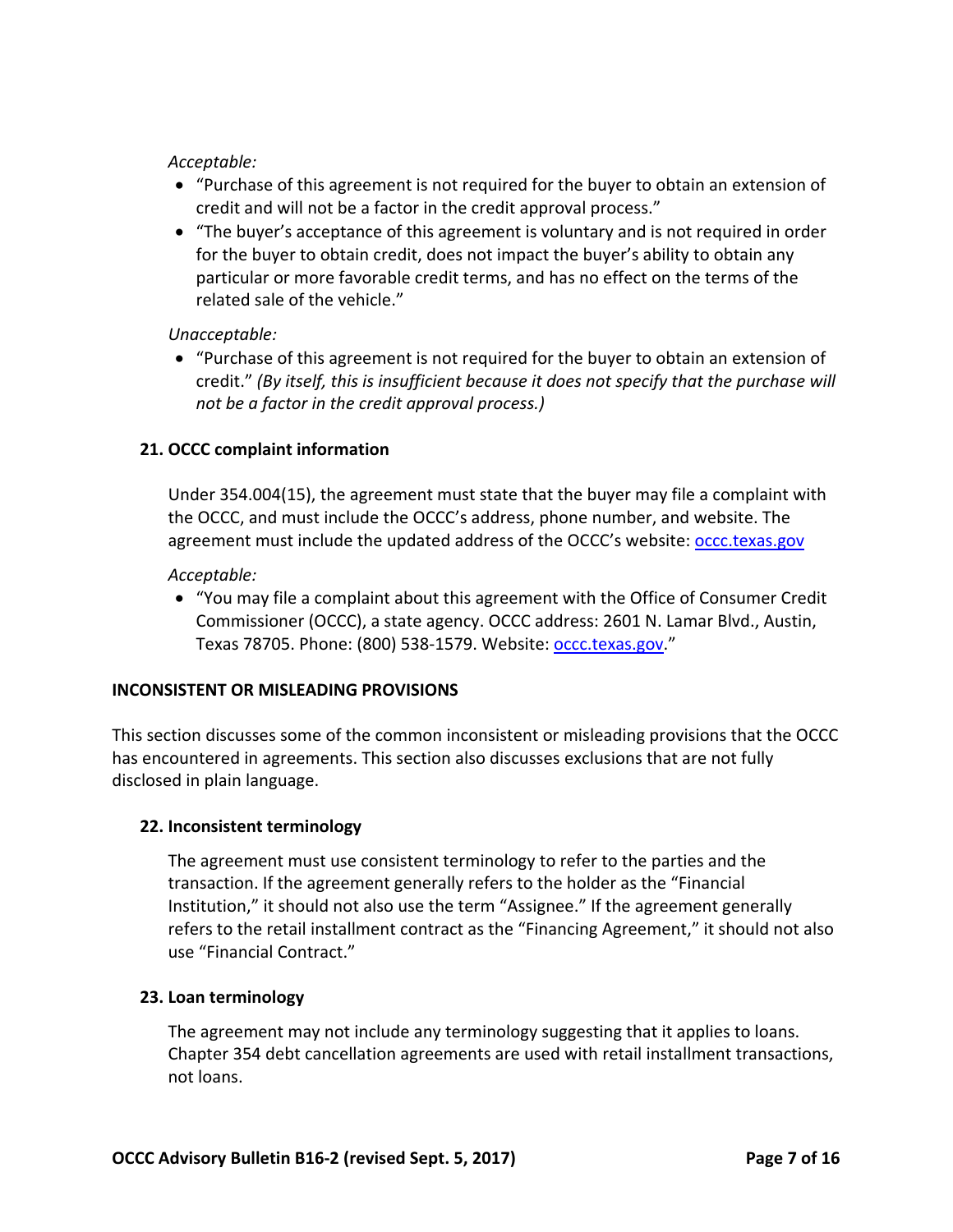The following loan‐related terms should not appear in the agreement: "loan," "lender," "lending," or "borrower." The word "interest" may not be included if it refers to the finance charge on a loan, but it is acceptable if it refers to something else (e.g., a property interest).

### **24. Lease terminology**

 The agreement may not include any terminology suggesting that it applies to leases. Chapter 354 debt cancellation agreements are used with retail installment transactions, not leases.

 The following lease‐related terms should not appear in the agreement: "lease," "lessor," "lessee," "capitalized cost," "disposition fee," "penalty fee," "termination fee."

# **25. Revolving credit terminology**

 The agreement may not include any terminology suggesting that it applies to revolving or open‐end credit. Chapter 354 debt cancellation agreements are used with retail installment contracts, which are a form of closed‐end credit, not a revolving or open‐ end account.

 The following revolving‐credit‐related terms should not appear in the agreement: "revolving credit line," "revolving line of credit," "open‐end revolving loan," "credit card."

### **26. Total exclusions vs. partial exclusions**

 An exclusion is a provision that reduces the amount of debt canceled. There are two types of exclusions: total and partial. If a total exclusion applies, then no amount of debt will be canceled. If a partial exclusion applies, then a specific amount will be subtracted from (or not included in) the amount canceled.

 For each exclusion in the agreement, it must be clear whether the exclusion is total or partial. The agreement may not contain both a total and partial exclusion for the same situation, because this is inconsistent.

# *Unacceptable:*

 "Benefits shall not be provided for special carpeting, furniture, bars, audio, video, or data equipment, cooking and sleeping facilities, customized paint, or any equipment installed to overcome a physical handicap, trailers, special commercial usage optional equipment, accessories and body components."

(This exclusion is unclear. It could be read as a partial exclusion, stating that if the  *buyer installs special equipment, the value of the equipment will not be included in* the amount canceled. Or it could be read as a total exclusion, stating that if the  *buyer installs any special equipment, the agreement will totally exclude loss and no amount will be canceled.)*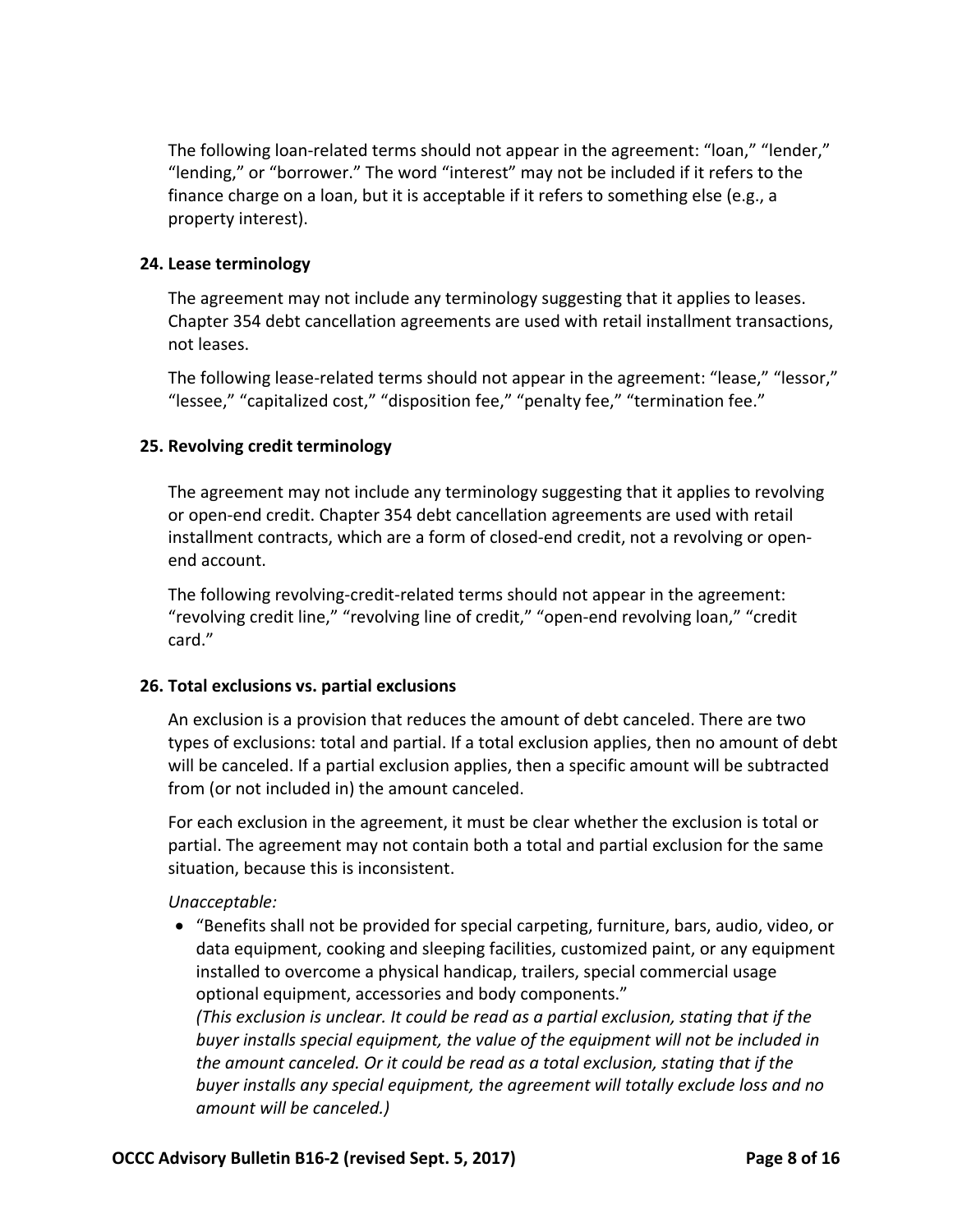Having both of the following provisions in the same agreement: "This agreement provides no benefit if the amount financed exceeds 150% of the value of the vehicle." and "Any amount by which the amount financed exceeds 150% of the value of the vehicle will be subtracted from the amount canceled."  *(These provisions are inconsistent with each other, because they provide a total exclusion and a partial exclusion for the same situation.)*

# **27. Total exclusions for conditions known at time of sale**

 Some agreements totally exclude loss for conditions that are known—or should be known—at the time the agreement is sold. These may include total exclusions for certain makes and models, vehicles over a certain weight, vehicles with branded titles, and loss that occurs before the date of the agreement. They may also include total exclusions for retail installment contracts that exceed a maximum term, amount financed, amount‐financed‐to‐value ratio, or APR.

 If the agreement totally excludes loss for a condition known at the time of sale, then the agreement must also specify that the buyer will receive a full refund of the debt cancellation agreement fee if loss is excluded for this reason. If loss is excluded due to a condition known at the time of sale, then the agreement provides no value to the buyer from its inception. Charging a consumer a fee for a product that provides no value is a misleading practice, and is prohibited by Texas law.

### **28. Exclusions for vague or undefined charges**

 Some agreements contain partial exclusions for specific types of charges, specifying that these charges will not be included in the amount of debt canceled. The agreement should clearly define all excluded charges. The agreement should not contain exclusions for vague or undefined charges. For example, an exclusion of "financing contract charges" is unacceptable, because it could be read to apply to any amount charged in connection with a retail installment contract.

### **29. Exclusions resulting in amounts subtracted twice**

 The agreement must be carefully written to ensure that amounts are not inadvertently subtracted twice. Also, the agreement may not exclude the same amount twice through different labels that refer to the same type of charge (e.g., excluding both "delinquent payments" and "missed or late payments"). The following examples assume that the unpaid net balance is used to calculate the amount of debt canceled.

#### *Acceptable:*

 "'Unpaid net balance' means the amount required to pay off the retail installment contract on the date of loss. However, the unpaid net balance does not include any unearned finance charge."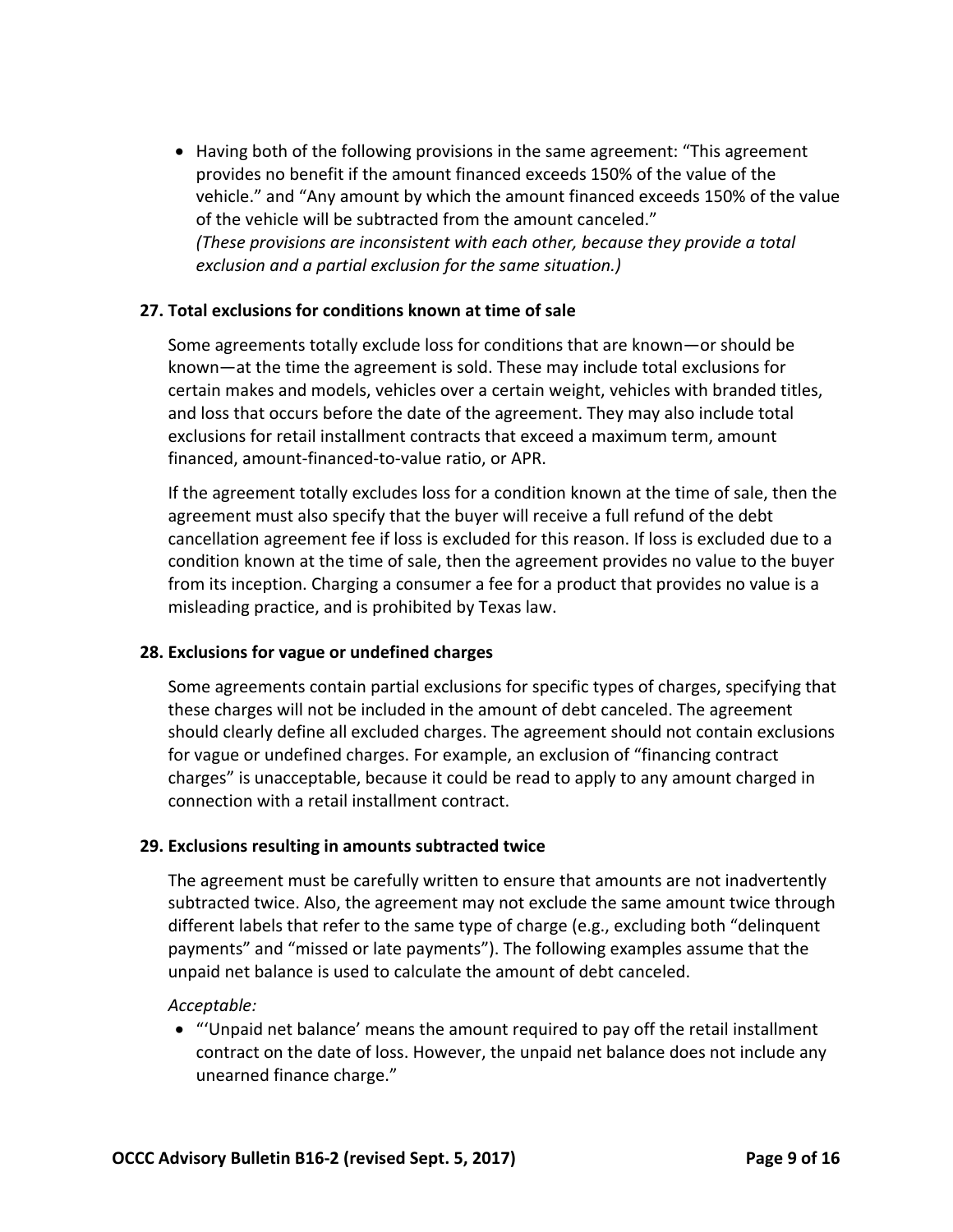*Unacceptable:*

 "'Unpaid net balance' means the amount required to pay off the retail installment contract on the date of loss, minus any unearned finance charge."  *(Because the unearned finance charge is generally not included in the payoff amount to begin with, this results in the unearned finance charge being subtracted twice.)*

### **30. Exclusion for delinquent payments**

 Some agreements contain a partial exclusion for delinquent payments. If the agreement excludes delinquent payments, then it must contain a clear definition of "delinquent payments." This is also true if the agreement excludes "missed or late payments," "past due amounts," or something similar. The definition should specify that it is limited to amounts that have not been paid on the date of loss, and should be consistent with Section 348.107, which allows the holder to collect a delinquency charge if an installment remains unpaid after the 15th day after its due date.

### *Acceptable:*

 "'Delinquent payment' means a payment that: (1) remains unpaid for more than 15 days after the due date stated in the retail installment contract, and (2) remains unpaid on the date of loss."

# **31. Exclusion for deferred payments**

 Some agreements contain a partial exclusion for deferred payments. If the agreement excludes deferred payments, then it must contain a clear definition of "deferred payment." This is also true if the agreement excludes "waived payments" or something similar. The definition should specify that it is limited to amounts that have not been paid on the date of loss.

### *Acceptable:*

 "'Deferred payment' means a payment that: (1) has been postponed, skipped, or waived by the holder, and (2) remains unpaid on the date of loss."

### **32. Exclusion for contracts without uniform monthly payments**

 Some agreements totally exclude loss if the retail installment contract does not have uniform monthly payments. If the agreement contains this type of exclusion, then it must clearly define "uniform monthly payments" (or any similar term).

### *Acceptable:*

 "'Uniform monthly payments' means payments that are consecutive, monthly, and substantially equal."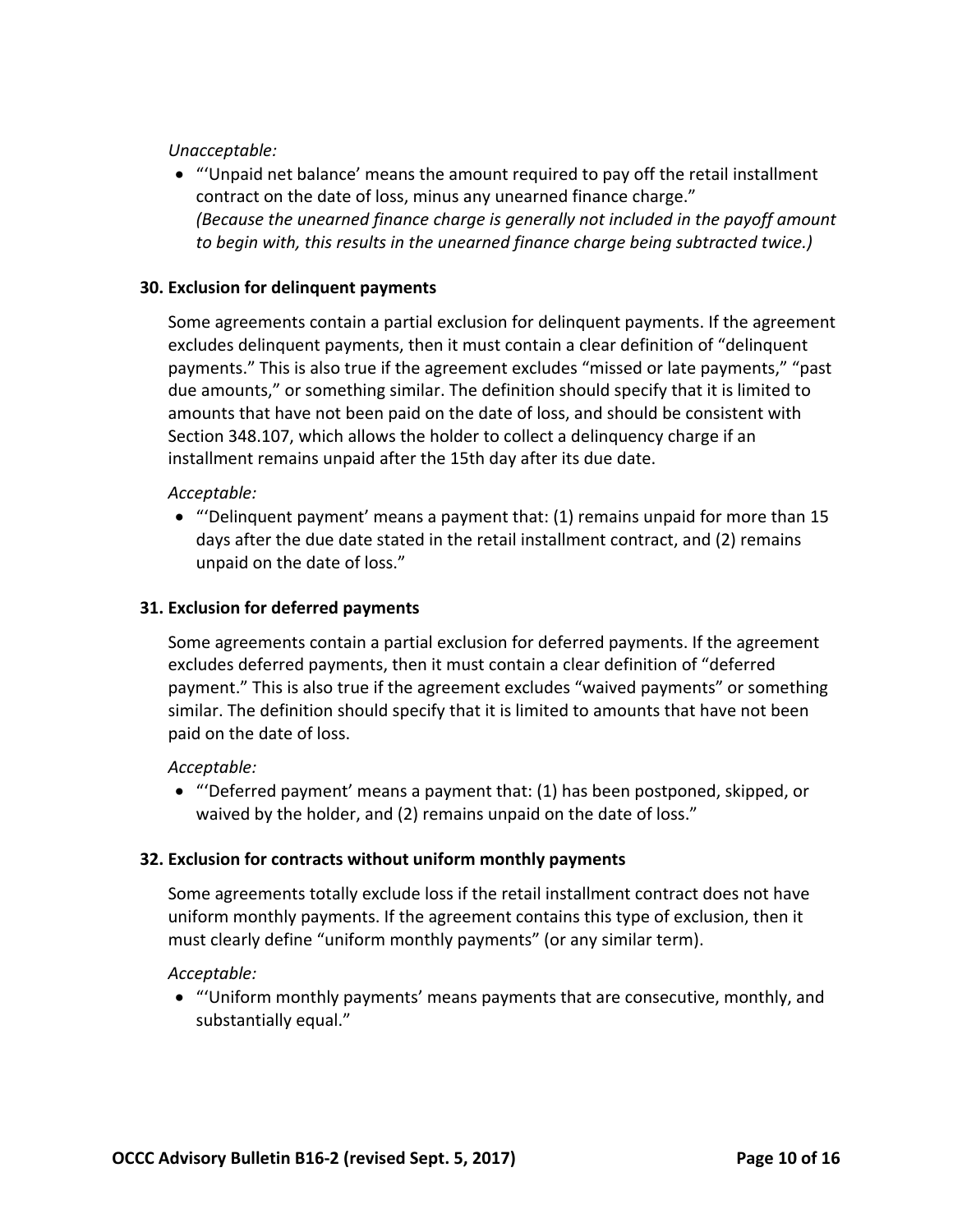# **33. Exclusion for exceeding maximum amount‐financed‐to‐value ratio**

 Some agreements contain a partial exclusion if the retail installment contract exceeds a maximum amount‐financed‐to‐value ratio. If the agreement contains this type of exclusion, it must clearly explain how the excluded amount will be calculated. The following examples assume that "unpaid net balance" and "vehicle's value" are defined terms used to calculate the amount canceled.

### *Acceptable:*

 "Any amount by which the amount financed exceeds 150% of the vehicle's value will be subtracted from the unpaid net balance."

### *Unacceptable:*

 "If the amount financed exceeds 150% of the vehicle's value, the unpaid net balance will be reduced by the percentage the amount financed exceeds 150% of the  vehicle's value."

# **34. Exclusion for buyer's misrepresentation**

 Some agreements contain a total exclusion if the buyer commits fraud or makes a material misrepresentation. If the agreement contains this type of exclusion, then it must be limited to *material* misrepresentations (as opposed to immaterial mistakes like an incorrect ZIP code), and limited to the misrepresentations of the buyer (as opposed to other parties such as the seller and holder).

#### *Acceptable:*

 "The holder may terminate this agreement if the buyer has committed fraud or made any material misrepresentations."

#### *Unacceptable:*

- "The holder may terminate this agreement if the buyer has committed fraud or  made any false statement." *(This is not limited to material misrepresentations.)*
- "The holder may terminate this agreement in the event of fraud or material  misrepresentation." *(This is not limited to misrepresentations by the buyer.)*

### **35. Holder's responsibilities**

 The agreement may not suggest that someone other than the holder is responsible for canceling the debt or providing a refund. This suggestion would be misleading. A debt cancellation agreement is a term of the retail installment contract. This means that the holder of the retail installment contract is ultimately responsible for canceling the debt if there is a total loss, and for sending the refund if there is an early termination. Also, the holder is obligated to cancel the debt regardless of whether it has notified the administrator.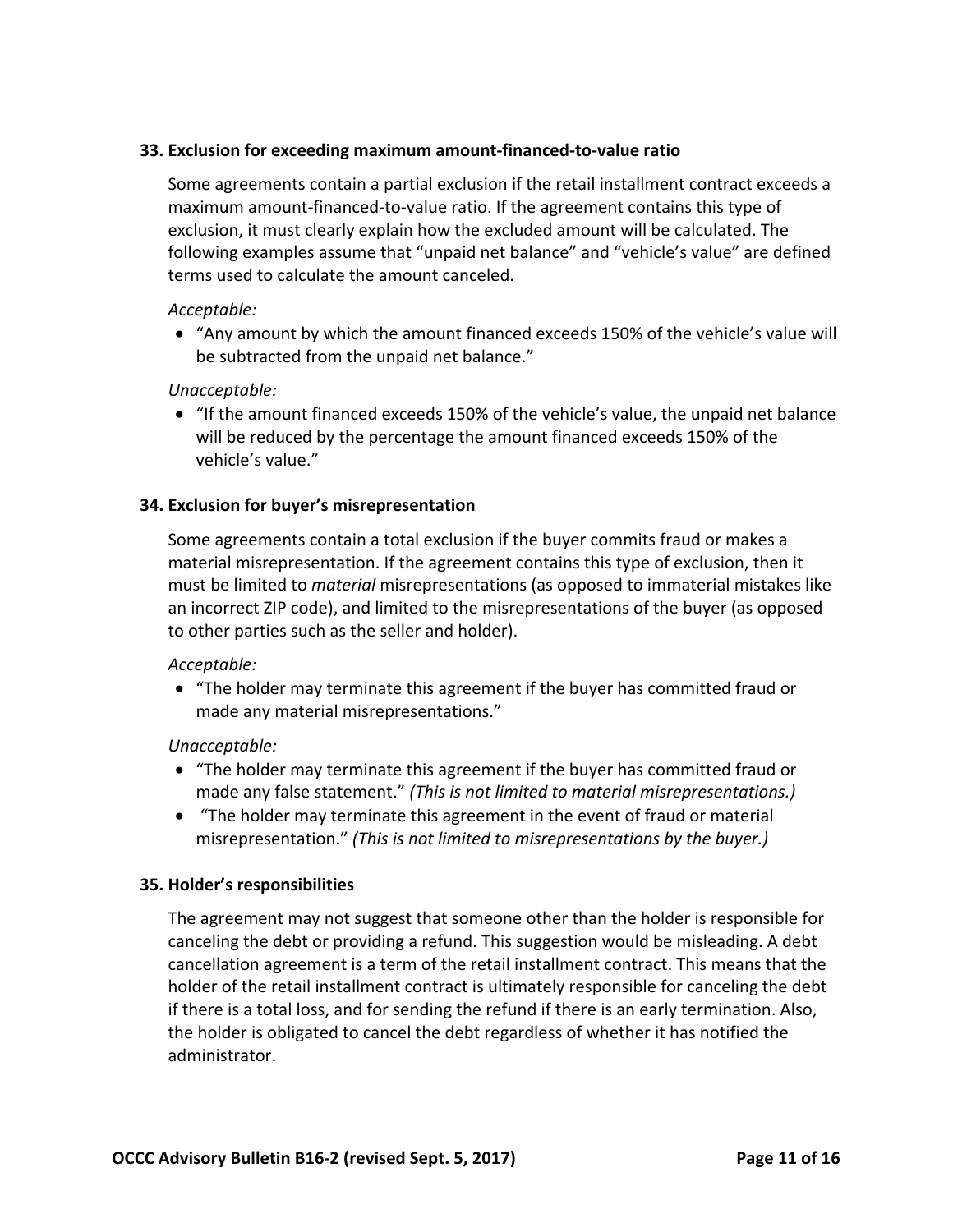*Unacceptable:*

- "The seller is responsible for providing all refunds."
- "No amount will be waived for any vehicle unless the holder has reported the agreement to the administrator."

### **36. Termination upon total loss**

 The agreement may not state that it terminates upon total loss. This would be misleading. If a total loss occurs, then the holder is obligated to cancel part of the debt as specified in the agreement. The agreement cannot terminate until the holder has met this obligation.

Acceptable (if "gap amount" is a defined term referring to the amount of debt canceled):

 "This agreement will terminate if the holder cancels the gap amount following a total loss."

*Unacceptable:*

 "This agreement will terminate upon total loss."

# **37. Refund upon total loss**

 The agreement may not state that the fee for the debt cancellation agreement is fully earned (i.e., nonrefundable) upon total loss. This would be misleading. If a total loss occurs, the holder might be required to provide a refund under 354.007(a)(4). The fee is not fully earned until the holder has met its obligation to cancel part of the debt.

Acceptable (if "gap amount" is a defined term referring to the amount of debt canceled):

 "If the holder cancels the gap amount following a total loss, then the fee for this agreement will be fully earned and will not be refunded to the buyer."

*Unacceptable:*

 "In the event of a total loss, the fee for this agreement will be fully earned and will not be refunded to the buyer."

# **38. Statements that buyer "is eligible for" or "may be entitled to" a refund**

 In the refunding provisions, the agreement should state that the buyer "will receive" a refund upon a terminating event (e.g., prepayment, acceleration, total denial, or the buyer's written request). Statements that the buyer "is eligible for" or "may be entitled to" a refund are misleading, because they suggest that the buyer must perform  additional actions not specified in the agreement in order to obtain a refund.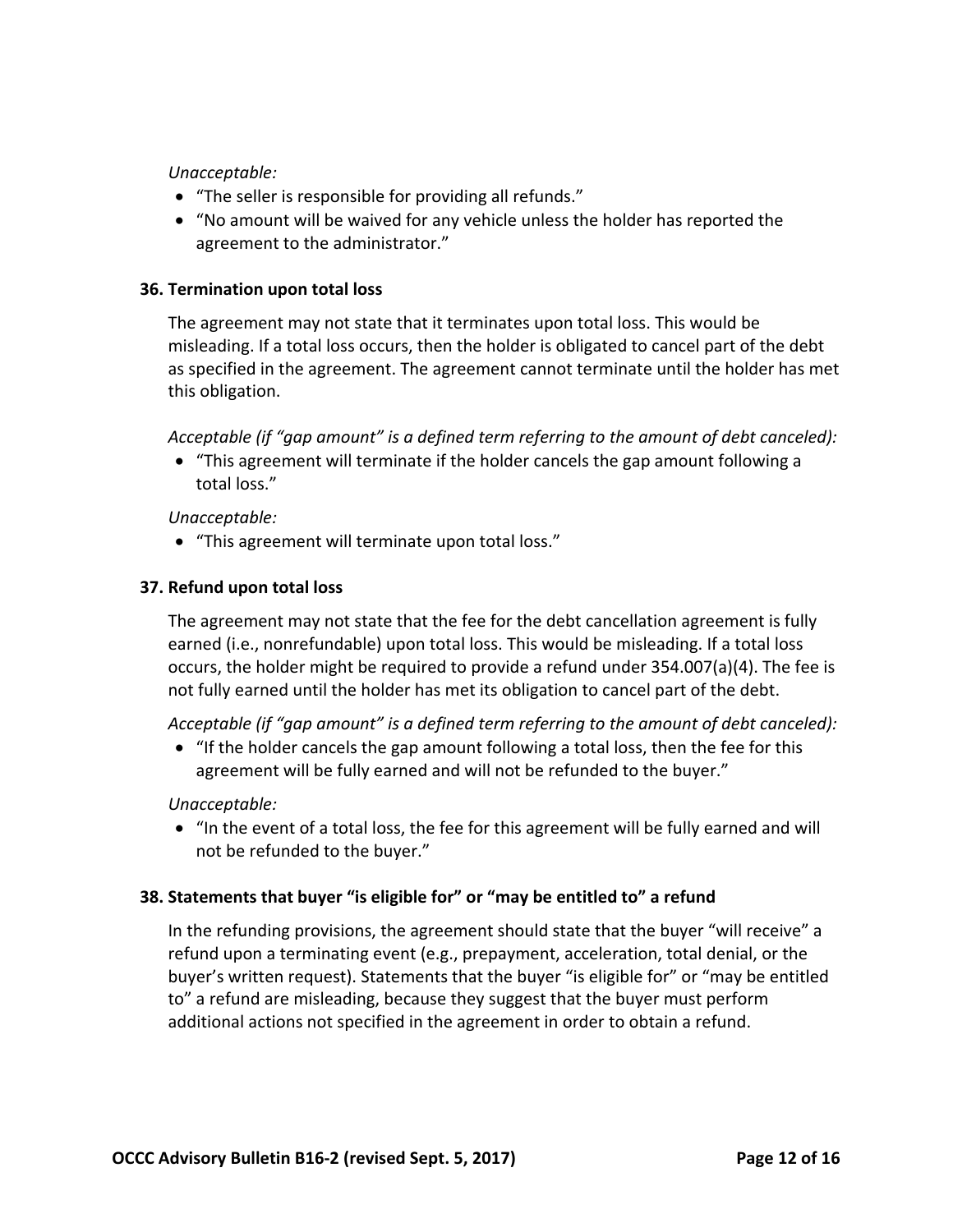# **39. Required notice upon termination**

 Under 354.007(a), the refund must be based on the earliest of: (1) prepayment of the retail installment contract in full, (2) a demand by the holder for payment in full or acceleration, (3) the buyer's written request to cancel the agreement, or (4) total denial based on an exclusion. This means that if prepayment, acceleration, or total denial occurs, then the agreement must terminate and the holder must provide a refund to the buyer. The agreement may not require the buyer to send a notice in order to receive a refund after prepayment, acceleration, or total denial.

### **40. Reason for cancellation & supporting documentation**

 If the agreement includes a cancellation form, the cancellation form may not require the buyer to state the reason for cancellation. This requirement is misleading, because it suggests that the buyer is limited to a certain class of reasons for cancellation. Under 354.004(13) and 354.007(a)(3), the buyer may cancel the agreement at any time and is not required to provide a reason. Along the same lines, the agreement may not require the buyer to provide documentation supporting the reason for cancellation.

#### **41. Reamortization**

 The agreement may not reamortize the retail installment contract. A debt cancellation agreement may not contain a payment‐allocation method or finance‐charge‐calculation method that is inconsistent with the method described in the retail installment contract. In general, provisions that reamortize the retail installment contract should either be deleted or replaced with total exclusions.

### *Unacceptable:*

 "If the retail installment contract does not contain uniform monthly payments, the unpaid net balance will be calculated by reamortizing the retail installment contract as if it contained uniform monthly payments."

### **42. Waiver of buyer's rights**

 The agreement may not waive any of the buyer's rights arising from the sale. This type of waiver is prohibited under 345.356 and 348.412.

#### *Unacceptable:*

- "Nothing herein shall be construed to exclude coverage on the basis of any specific law prohibiting such exclusion, which law shall govern as applicable in respect thereof, and You irrevocably and unconditionally agree to waive and not make any argument to the contrary in any dispute hereunder."
- "The buyer waives any right to claim that the exclusions listed above are unlawful."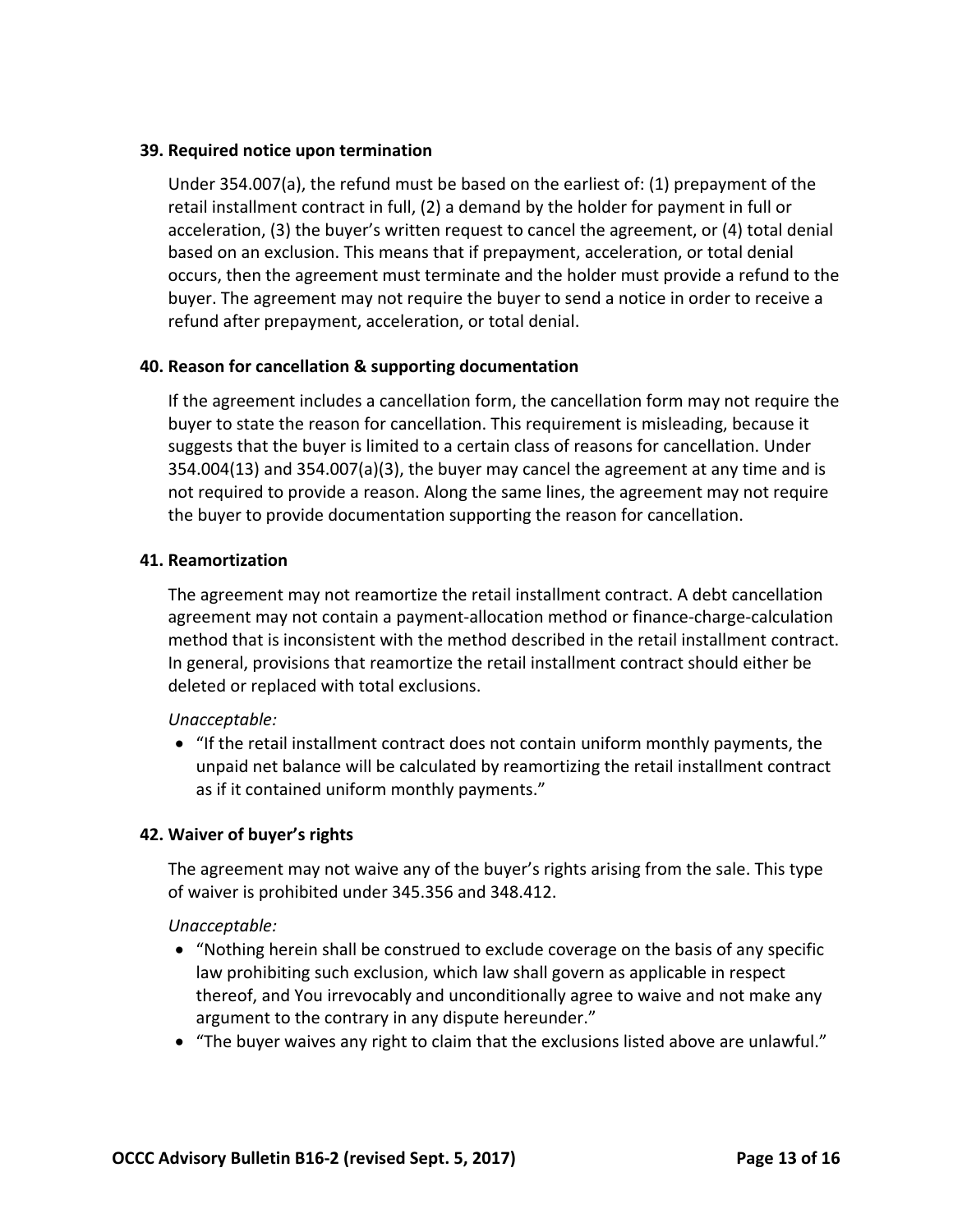# **43. Restriction on buyer's transfer of equity**

 Under 348.413, the buyer may transfer equity in a motor vehicle with the written consent of the holder. The holder may charge a fee up to \$25 for the transfer.

 The debt cancellation agreement may not include a statement suggesting that the buyer cannot transfer the agreement, or that the buyer must pay a transfer fee other than the \$25 fee paid to the holder. These statements would be misleading and inconsistent with 348.413.

### *Acceptable:*

 "The buyer may transfer this agreement to another person by transferring the buyer's equity in the vehicle with the written consent of the holder."

### *Unacceptable:*

- "The buyer may not transfer this agreement to another person."
- "In order to transfer this agreement to another person, the buyer must pay a \$25 transfer fee to the administrator."

# **44. Restriction on assignment to another holder**

 The agreement may not provide that it terminates upon assignment to another holder. This provision would be inconsistent with the holder's right to assign the retail installment contract under Chapters 345 and 348, and would misleadingly suggest that part of the contract terminates on assignment. Under 345.301 and 348.301, a subsequent holder may acquire a retail installment contract from another person on the terms to which they agree.

### *Unacceptable:*

- "This agreement terminates if the retail installment contract is assigned to another holder."
- "This agreement terminates if the retail installment contract is assigned to a holder other than HolderCo Acceptance Company."

### **45. Statements about regulation of agreement**

 Debt cancellation agreements are regulated by the OCCC, and the fee for an agreement is limited to 5% of the retail installment contract's amount financed under 354.002(b). The agreement may not include any statements that misleadingly suggest otherwise.

*Unacceptable:*

- "The cost of this agreement is not regulated by any governmental entity."
- "This GAP Waiver is subject to limited regulation by the Insurance Commissioner and a complaint regarding this GAP Waiver may be submitted to the Commissioner."  *(Debt cancellation agreements are regulated by the OCCC, not the Texas Department of Insurance.)*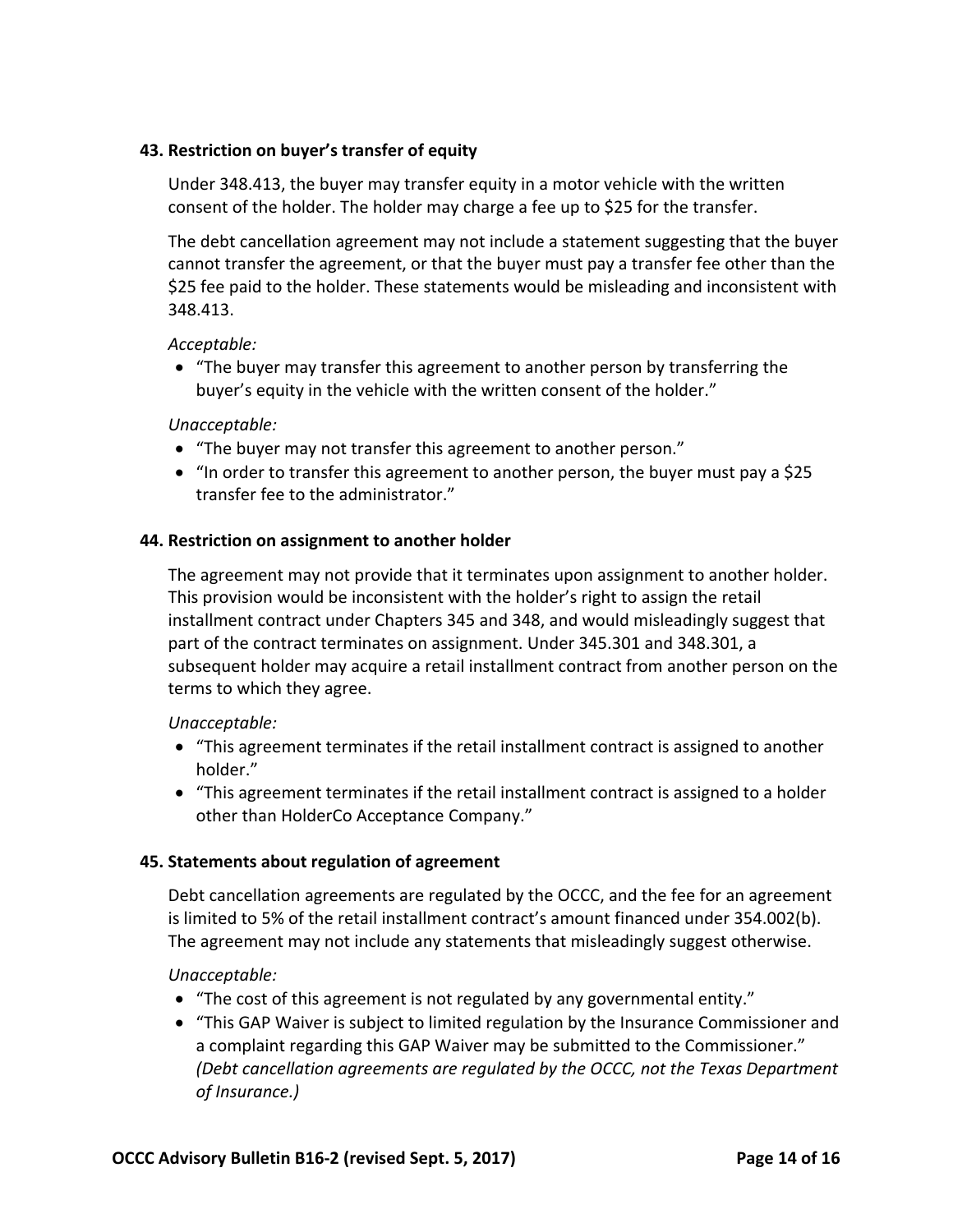# **46. Remote deletions and amendments**

 The agreement may not contain provisions stating that they remotely delete or amend other provisions. This practice makes it likely that the buyer will be misled into believing that the incorrect provisions apply. If a provision must be deleted, then you must actually remove the provision from the agreement, rather than adding another provision stating that it is deleted. The agreement may include a specific provision describing a situation where a general provision does not apply, but the provisions must be close enough together so that the buyer will not be misled.

### *Acceptable:*

 "Refunds will be calculated by the pro rata method, minus a \$25 cancellation fee. The cancellation fee does not apply if the retail installment contract is assigned to HolderCo Acceptance Company."

### *Unacceptable:*

- "If this agreement is sold in Texas, item 3.B. is deleted."
- "If this agreement is sold in Texas, item 3.B. is amended by adding the following phrase at the end of the second sentence: 'except in the case of theft.'"

# **47. Use of "void"**

 If the agreement uses the term "void" or "voided," then it must use the term correctly. When an event *voids* an agreement, this means that the agreement has no legal effect at all, and the parties are returned to the position they were in before the agreement. This is different from *termination*, where the term of an agreement simply ends. If a debt cancellation agreement is void, then the buyer must receive a full refund of the fee for the agreement. If the buyer will not receive a full refund, then you should use a term other than "void" (e.g., "terminate").

#### *Acceptable:*

- "If the buyer has committed fraud or made any material misrepresentations, then this agreement will be void, and the buyer will receive a full refund of the fee for the agreement."
- "The holder may terminate this agreement if the buyer has committed fraud or made any material misrepresentations."

### *Unacceptable:*

 "If the buyer has committed fraud or made any material misrepresentations, then  this agreement will be void." *(This is insufficient because it does not specify that the buyer will receive a full refund.)*

#### **48. Undefined abbreviations**

 In order to be clear and not misleading, the agreement must define any abbreviations used in the agreement. For example, if the agreement uses the term "MSRP," it should